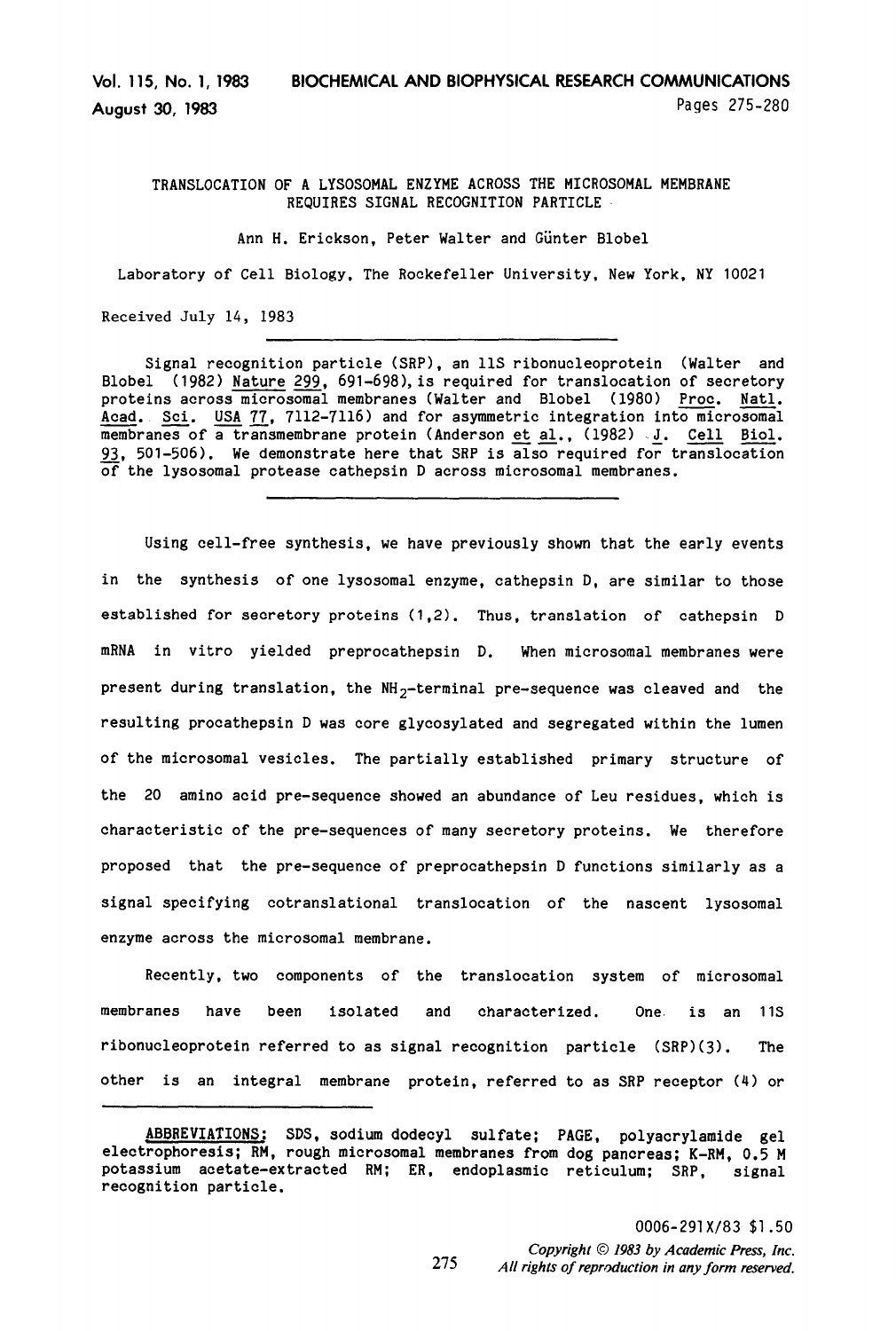docking protein (5). SRP has been shown to function in the recognition of the signal sequence of secretory proteins (6) and of a transmembrane protein (7) and to cause a site-specific arrest of polypeptide chain elongation shortly after the signal sequence has emerged from the ribosome (8). This translation arrest is released by adding microsomal membranes to the translation system (8). The arrest-releasing activity of the microsomal membranes was localized to a single integral membrane protein, the SRP receptor, which was purified by affinity chromatography on SRP-Sepharose (9).

Our data here indicate that SRP also recognizes the signal sequence of the lysosomal enzyme cathepsin D and that this recognition causes translation arrest which can be released by addition of microsomal membranes. Thus, as observed for secretory proteins and an integral membrane protein, SRP couples the synthesis and translocation of lysosomal enzymes across the microsomal membrane.

### Materials and Methods

Materials. [<sup>35</sup>S]Methionine (1000 Ci/mmol) was obtained from New England Nuclear. Protein A-Sepharose CL-4B was purchased from Pharmacia, Trasylol from Mobay Chemical Corp., wheat germ from General Mills. and trypsin, chymotrypsin and Staphyloccus aureus nuclease from Boehringer Mannheim.

Cell-Free Protein Synthesis. The preparation of porcine spleen poly A+  $mR$  ,  $\frac{1}{100}$  ,  $\frac{1}{100}$  ,  $\frac{1}{100}$  and  $\frac{1}{100}$  and  $\frac{1}{100}$  and  $\frac{1}{100}$  and  $\frac{1}{100}$  and  $\frac{1}{100}$  and  $\frac{1}{100}$  and  $\frac{1}{100}$  and  $\frac{1}{100}$  and  $\frac{1}{100}$  and  $\frac{1}{100}$  and  $\frac{1}{100}$  $\frac{1}{2}$ free protein synthesizing system, post-translational proteclysis, cell-free protein synthesizing system, post-translational proteolysis,<br>subsequent immunoprecipitation of cathepsin D, and SDS-PAGE were as previously described (1.2). Dog pancreas rough microsomal membranes (RM), salt-washed RM (K-RM) and purified SRP were prepared as previously reported (10). When added, RM were present in the in vitro translation system at a final concentration of  $2$  A<sub>280</sub> units/ $\frac{1}{2}$  When K-RM were included, that amount of  $s_{\text{obs}}$  and  $s_{\text{obs}}$  and  $s_{\text{obs}}$  and  $s_{\text{obs}}$  and  $s_{\text{obs}}$  and  $s_{\text{obs}}$  and  $s_{\text{obs}}$  and  $s_{\text{obs}}$  and  $s_{\text{obs}}$  and  $s_{\text{obs}}$  and  $s_{\text{obs}}$  and  $s_{\text{obs}}$  and  $s_{\text{obs}}$  and  $s_{\text{obs}}$  and  $s_{\text{obs}}$  and  $s_{\text{obs}}$  a translation mix.<br>translation mix.

#### Results

As previously demonstrated (1.2). translation of porcine spleen poly A+ mRNA in a cell-free wheat germ translation system and immunoprecipitation with immunoselected antibodies raised against the 30-kD heavy chain (11) of the protease yielded 4j-kDa preprocathepsin D on SDS-PAGE and fluorography (Fig. 1. Lane 1). On supplementation of the wheat germ system with microsomal vesicles isolated from dog pancreas, processed and glycosylated 46-kDa procathepsin D was also detected (Fig. 1, Lane 2). The amount of the  $46-kDa$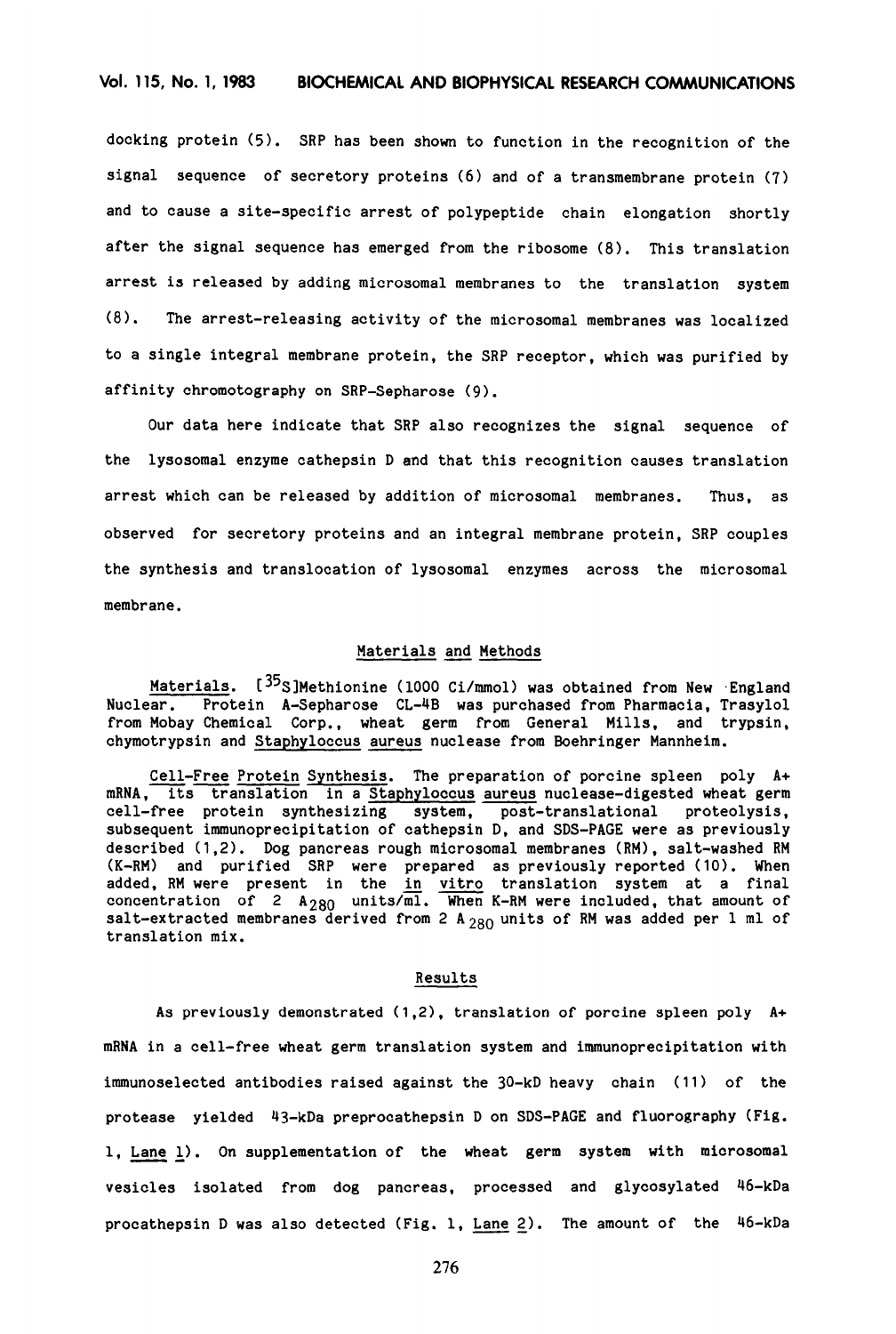

Figure 1: Translocation of nascent cathepsin D across microsomal membranes requires SRP. Messenger RNA isolated from porcine spleen was translated in a wheat-germ cell-free translation system (final volume, 100 ul) and the in vitro synthesized procathesin D was immunoprecip synthesized procathesin D was purified by Analysis was conducted by SDS-PAGE followed by fluorography of the dried slab gel. Lane 1, immunoreactive translation product synthesized in the absence of RM;  $L$ ane 2,  $-$  immunoreactive translation product synthesized in the presence of RM; <u>Lane 3</u>, immunoreactive translation -- product synthesized in the presence of K-RM; Lane 4, as Lane 3, exception purified SRP was added to a final concentration of 80 units/ml; Lane 5, as  $Lane$  3, except purified SRP was added to a final concentration of 400 units/ml; <u>Lane 6</u>, as <u>Lane 4</u>, except the RM were incubated (2 h, 4<sup>0</sup>) post-<br>translationally with a mixture of trypsin and chymotrypsin (fin concentration of each protease, 3 mg/ml); <u>Lane 7</u>, as <u>Lane 6</u>, except SRP was<br>added to a final concentration of 400 units/ml; Lane 8, immunoreactive translation product synthesized in the absence of K-RM, but in the presence of SRP at a final concentration of 400 units/ml.

protein relative to the 43-kDa protein depended on the concentration of microsomal vesicles. Increasing the concentration of microsomal vesicles increased the synthesis of the 46-kDa product and decreased the 43-kDa product (data not shown). Salt-extraction of the microsomal vesicles prevented translocation of cathepsin D, as it prevented translocation of the secretory protein prolactin (6). Only 43-kDa preprocathepsin D was detected (Fig. 1, Lane 3). When, however, purified SRP was added with the K-RM. 46-kDa procathepsin D appeared, indicating translocation activity was restored (Fig. 1, Lane 4). Increasing the amount of SRP increased the yield of procathepsin D (Fig. 1, compare  $lane 4$  with  $lane 5$  and decreased the amount of</u></u> preprocathepsin D recovered.

277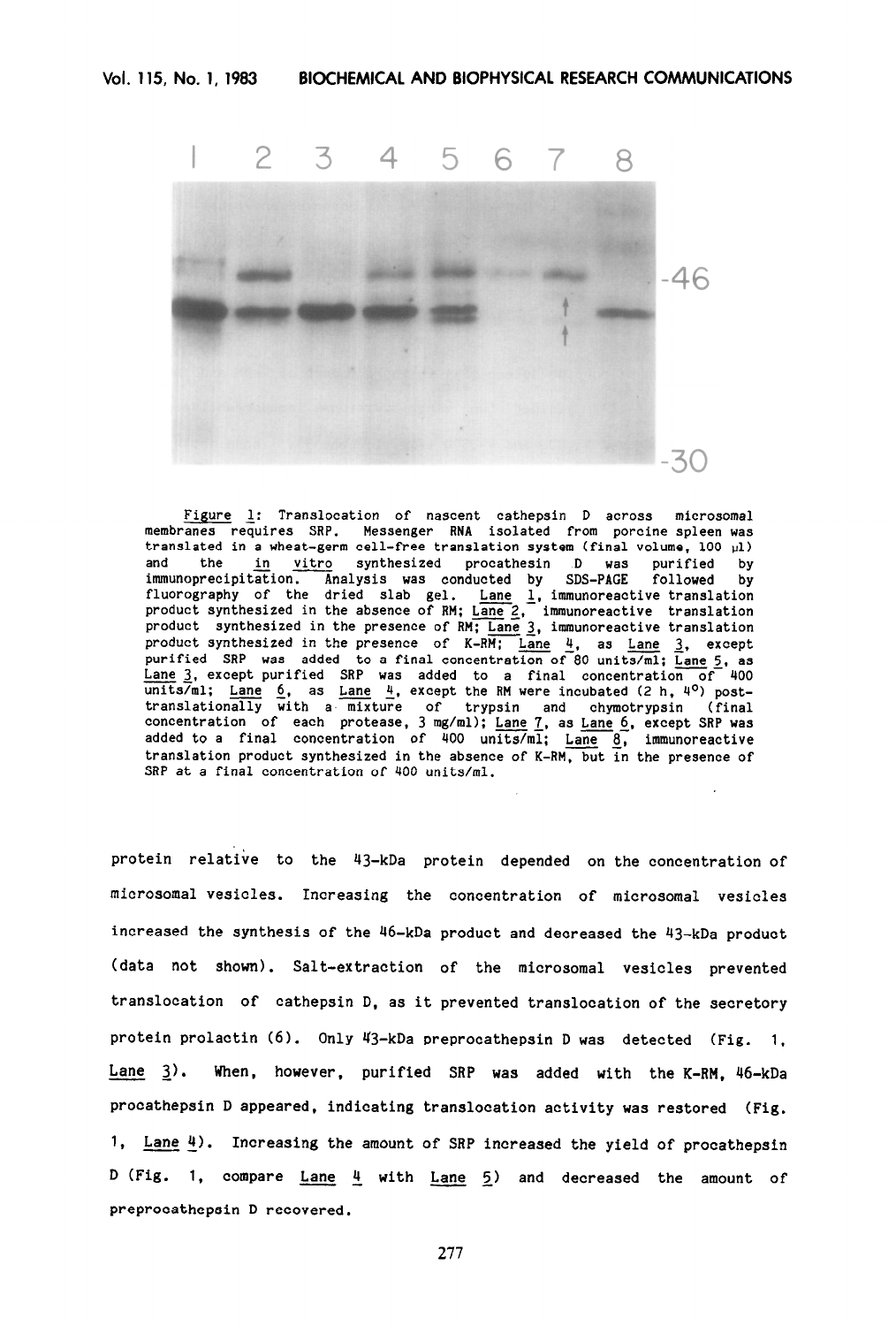To confirm that the 46-kDa protein had crossed the microsomal membrane, the proteases trypsin and chymotrypsin were added post-translationally to the microsomal vesicles (Fig. 1, <u>Lanes 6</u> and <u>7</u>). As observed previously (1), the 43-kDa protein was digested but the 46-kDa protein remained intact, indicating that preprocathepsin D was outside the vesicles while procathepsin D was protected inside the lumen of the microsomes.

Translation of porcine spleen mRNA in the presence of K-RM and the higher concentration of SRP yielded two minor additional immunoreactive proteins having apparent  $M_r$  of 41,000 and 44,500 (Fig. 1, Lane 5). These proteins were not digested by externally added proteases (Fig. 1, Lane 7, arrows) indicat they had crossed the microsomal membrane and were protected within the lumen of the vesicles. The 41-kDa protein comigrated with the protein detected when procathepsin D synthesized in vitro in the presence of microsomal membranes was treated with endoglycosidase H to remove high mannose carbohydrate (2). Together these results indicate that the 41-kDa protein detected was procathepsin D which had lost its NH<sub>2</sub>-terminal signal sequence during membrane translocation but which had not acquired high mannose carbohydrate. The immunoreactive, protected 44.5-kDa protein was probably a partially glycosylated form of procathepsin D. Incomplete glycosylation is frequently detected in vitro for secretory and membrane proteins (13). Detection of increasing amounts of unglycosylated or partially glycosylated procathepsin D in the presence of increasing concentrations of SRP probably indicates that dolichol phosphate is being exhausted (14) by the glycosylation of newly synthesized proteins translocated in an increased amount in the presence of higher concentrations of SRP.

Addition of purified SRP to a wheat germ translation system not supplemented with microsomal membranes selectively inhibited translation of mRNAs coding for secretory proteins but not those coding for cytosolic proteins (6.12). In the absence of K-RM, purified SRP also inhibited translation of cathersin D mBNA (Fig. 1, compare Lane 8 with Lane 1). This

278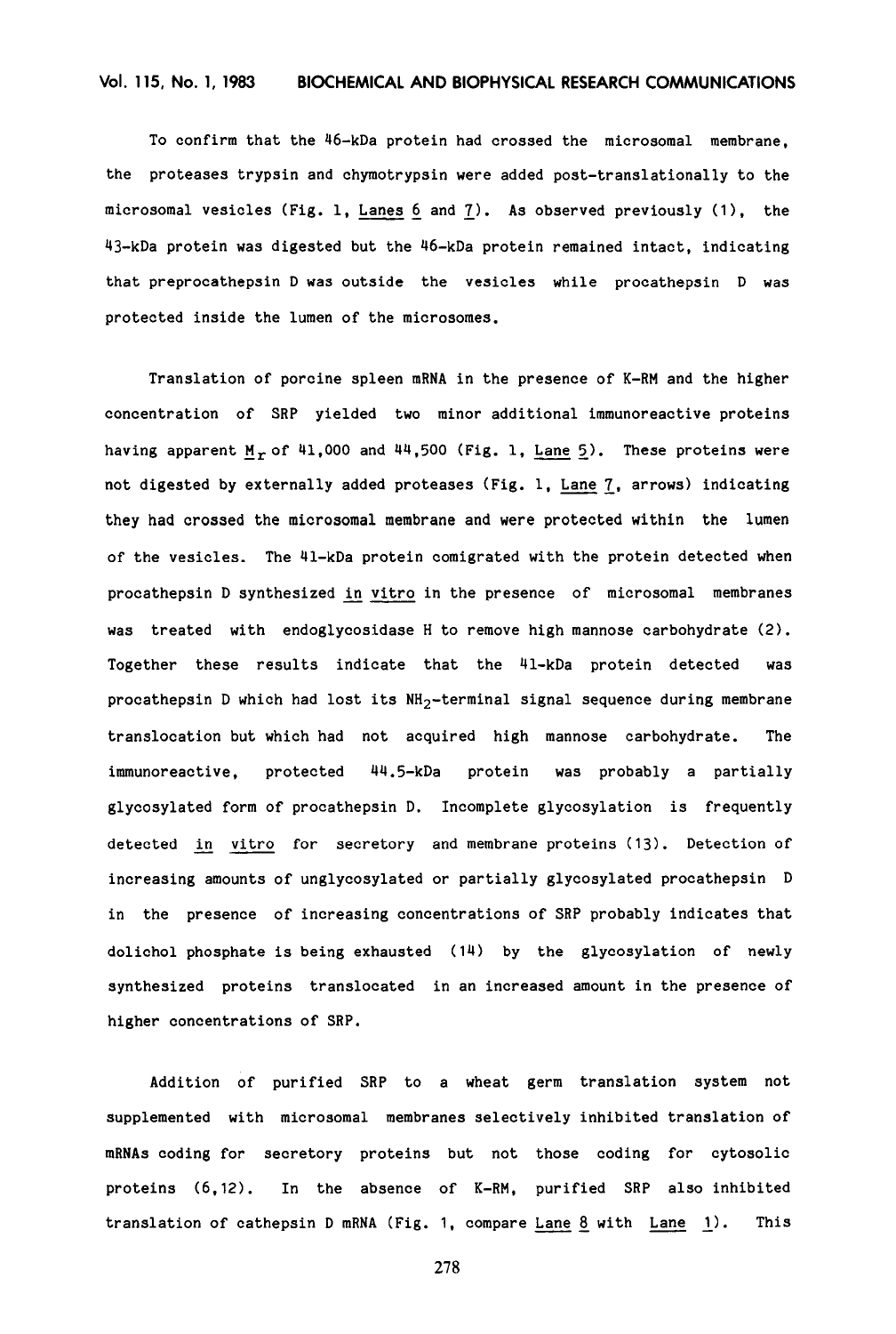inhibitory effect was abolished when K-RM were present in the cell-free translation system (Fig. 1, Lane  $4$ ).

### Discussion

Our results demonstrate that secretory and lysosomal proteins share a common receptor-mediated mechanism for translocation across the ER membrane. SRP, a ribonucleoprotein protein stripped from microsomal membranes by high salt (0.5 M potassium acetate), is required for in vitro translocation of both the secretory protein bovine prolactin (6) and the lysosomal protease cathepsin D. In addition, SRP has been shown to be necessary for the integration of a transmembrane glycoprotein, the delta subunit of the acetylcholine receptor (7). These results suggest that a single mechanism exists for translocation across or integration into the ER membrane and that secretory and lysosomal proteins are co-segregated into and thus mixed within the lumen of the ER. The intracellular biosynthetic pathways of these two classes of proteins must therefore diverge at some point beyond the ER.

The role of SRP in the membrane translocation of lysosomal proteins appears indistinguishable from its role in the translocation of secretory proteins. As observed for secretory proteins, purified SRP inhibits synthesis of the lysosomal protease cathepsin D in a cell-free translation system lacking microsomal membranes. Translation-inhibition is reversed by the addition of microsomal membranes which possess the SRP receptor (4). SRP presumably induces site-specific elongation arrest by recognizing the signal sequence of the nascent polypeptide, as observed for the secretory protein prolactin (8). A discrete  $NH_{2}$ -terminal, SRP-arrested peptide could not be detected for cathepsin D, as it was for prolactin (8), because our cathepsin D antiserum was raised against the COOH-terminal 30-kDa subunit of the lysosomal protease. Translocation was accompanied by signal peptide cleavage and highmannose glycosylation to yield procathepsin D. The latter two activities SRP, was added back to the system. However, on the basis of this observation

279